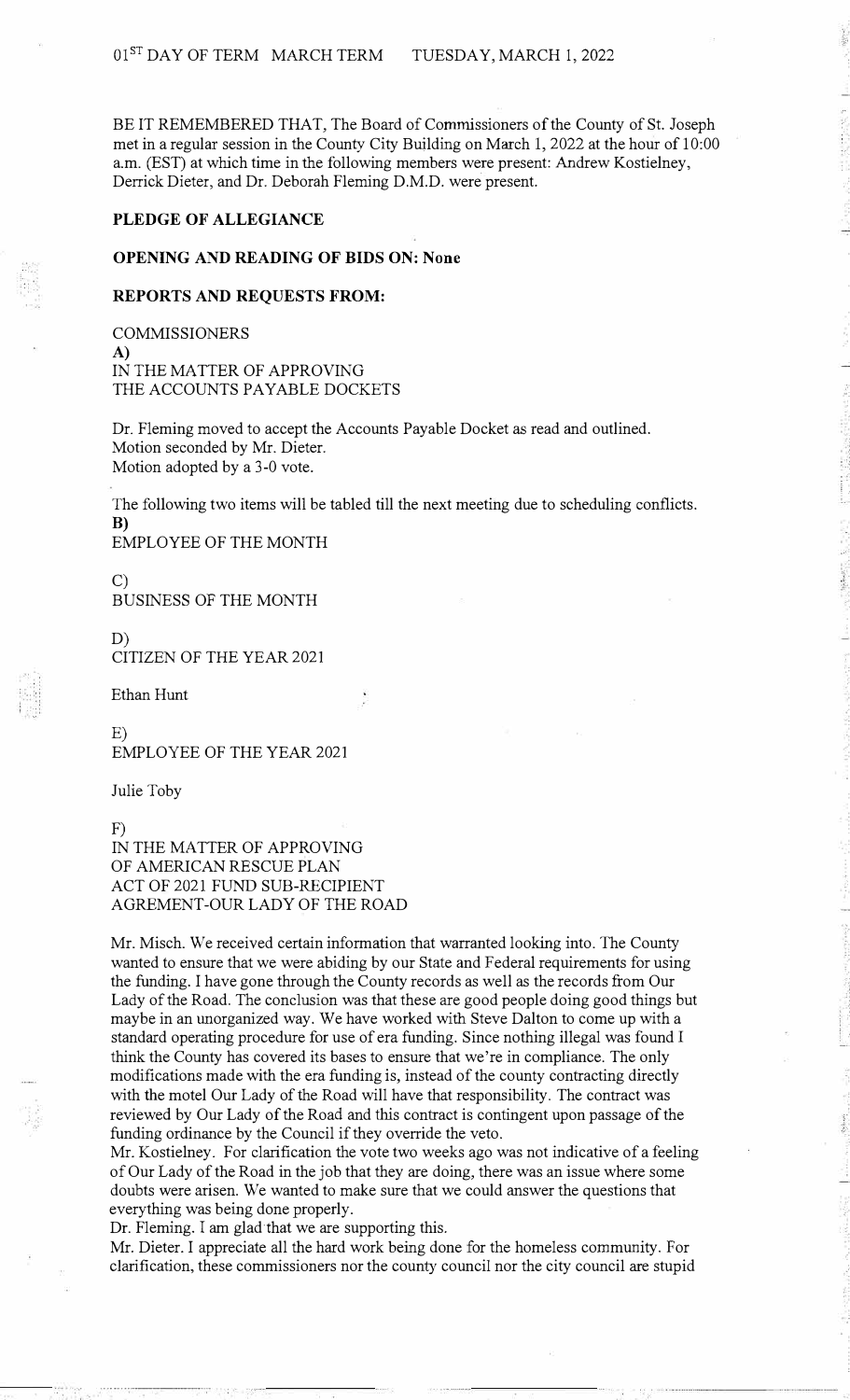or reckless. I want to make that clear. We were given information and looked into this to make sure everything is okay, and it is. There are some accounting and procedural things that need to be cleaned up a little bit. I want to thank everyone over there for what they are doing.

Mr. Kostielney. I want to thank Mike Misch for making sure everything was being done properly.

Dr. Fleming moved to accept the above request as read and outlined. Motion seconded by Mr. Dieter. Motion adopted by a 3-0 vote.

IN THE MATTER OF APPROVAL OF RESOLUTION R-6-C-2022: RESOLUTION OF THE ST JOSEPH COUNTY BOARD OF COMMISSIONERS ESTABLISHING COMMISSIONER DISTRICTS AND AMENDING COMMISSIONER RESOLUTION R-28-C-2021

This process has been going on for approximately two months. As the public well knows their commissioners' passed maps within their legal obligation to do so. Council passed an ordinance that gave a couple of options and then initiated litigation. All parties worked together to come to a resolution. What is before the Commissioners today is that resolution, this will then go before the Judge ending the continuation of that litigation. The commissioners are today, tasked with new commissioner districts that have been mediated out and agreed upon, at least in principle by certain parties to the litigation. Mr. Dieter. Has the County Council come to an official vote on their part of this? Mr. Kostielney. That will be tonight.

Mr. Kostielney. The process says we pass our commissioner districts and then theirs have to nest within ours. So, until ours are established they cannot take action.

Mr. Dieter. Is that in conjunction with their possibly dropping a lawsuit against the commissioners?

Mr. Misch. Yes, that is the contention. There will be a request tomorrow to dismiss the lawsuit.

Mr. Dieter. I will not vote for this. There was never any improvement in my district. I don't believe the process was fair.

Mr. Misch. Under the ADR rules since we were in an official mediation this couldn't be shared with the public or other members outside of the individuals who were mediating. That is why it was essentially behind closed doors.

Dr. Fleming moved to accept the above request as read and outlined. Motion seconded by Mr. Kostielney. Motion adopted by a 2-1 vote.

PROSECUTOR IN THE MATTER OF APPROVAL OF CONTINUATION OF THE PROSECUTOR'S VOCA GRANT

Bob Risenhoover, Prosecutor's office, offices on the  $10<sup>th</sup>$  floor. This is a request to apply for a continuation grant for VOCA. This is a two-year grant in the amount of \$183,683.00. No match is required.

Dr. Fleming moved to accept the above request as read and outlined. Motion seconded by Mr. Dieter. Motion adopted by a 3-0 vote.

HEALTH DEPARTMENT IN THE MATTER OF APPROVAL TO APPLY FOR A GRANT TO HELP THE HEALTH DEPARTMENT TRANSLATE SUICIDE, OVERDOSE,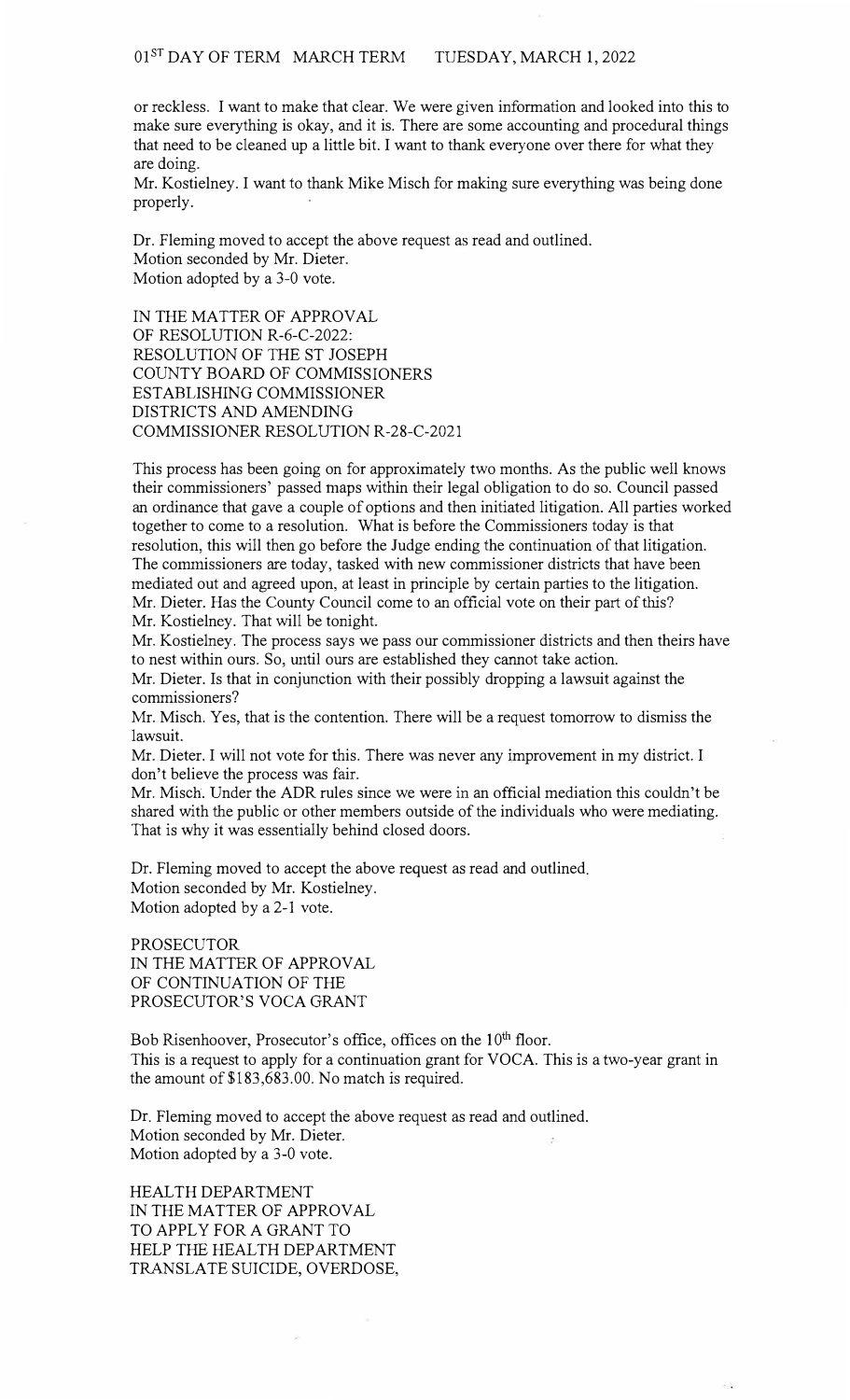## AND ADVERSE CHILDHOOD EXPERIENCES PREVENTION CAPACITY ASSESSMENT TOOL RESULTS INTO ACTIONABLE GUIDANCE TOWARDS IMPROVEMENT

Amy Ruppe, Financial Administrator, offices on the 8<sup>th</sup> floor. This is a request to apply for a grant through NACCHO. The amount is \$19391.00.

Dr. Fleming moved to accept the above request as read and outlined. Motion seconded by Mr. Dieter. Motion adopted by a 3-0 vote.

CASA PROGRAM IN THE MATTER OF APPROVAL TO APPLY FOR VOCA GRANT FOR 2022-2024

Brenda Matuszkiewicz, Executive Director CASA, South Bend, IN. This is a request to reapply for a VOCA grant. This is a reimbursement grant, and no match is required.

Dr. Fleming moved to accept the above request as read and outlined. Motion seconded by Mr. Dieter. Motion adopted by a 3-0 vote.

INFRASTRUCTURE, PLANNING AND GROWTH IN THE MATTER OF APPROVING ACCEPTANCE OF R&S92101-D MAITENANCE ASPHALT OVERLAY PROGRAM COMMUNITY CROSSINGS MATCHING GRANT PROJECT COMPLETION AFFIDAVIT

Sky Medors, IPG, offices on the 7<sup>th</sup> floor. The final project cost for this is \$2,770,480.08.

#### **OLD BUSINESS:**

No action taken.

A)

IN THE MATTER OF APPROVING RESOLUTION R-3-C-2022: RESOLUTION OF THE ST JOSEPH COUNTY BOARD OF COMMISSIONERS ESTABLISHING THE INTENT TO AMEND THE INTERLOCAL AGREEMENT FOR THE ADMINISTRATION OF SOLID WASTE MANAGEMENT DISTRICT USER FEES

B)

IN THE MATTER OF APPROVING A SECOND AMENDMENT TO INTERLOCAL AGREEMENT OF THE ADMINISTRATION OF SOLID WASTE MANAGEMENT DISTRICT ACCOUNT SERVICES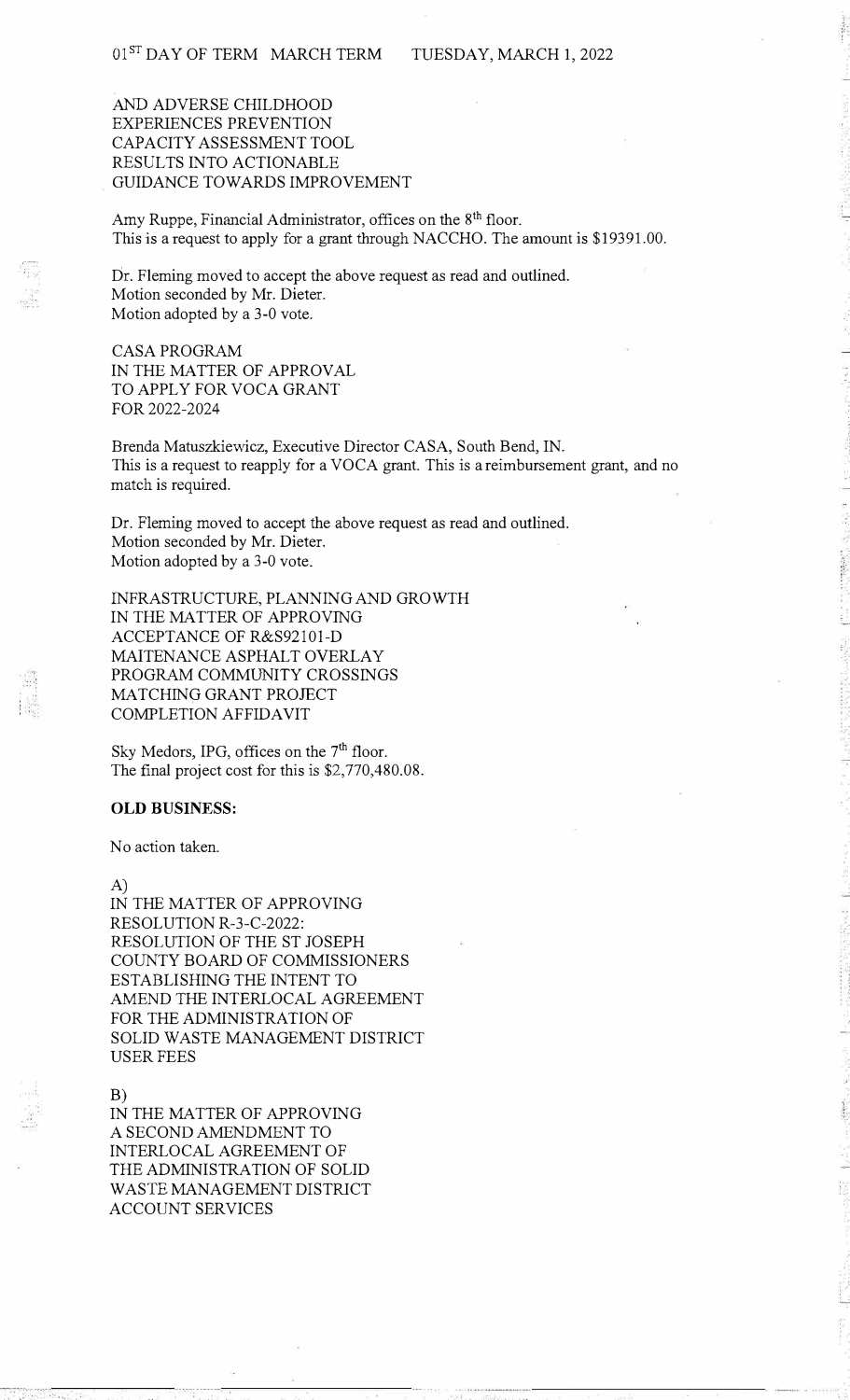C)

IN THE MATTER OF APPROVING RESOLUTION R-4-C-2022: RESOLUTION OF THE ST JOSEPH COUNTY BOARD OF COMMISSIONERS ESTABLISHING THE INTENT OF SOLID WASTE MANAGEMENT DISTRICT USER FEES

D)

IN THE MATTER OF APPROVING EXTENSION TO INTERLOCAL AGREEMENT FOR THE COLLECTION OF SOLID WASTE MANAGEMENT DISTRICT USER FEES

ADD ON IN THE MATTER OF APPROVING EXECUTIVE ORDER 1-22

Peter Agostino, County Attorney, South Bend, IN.

This is in reference to the appointment of Julie Toby as the interim director of PSAP. To clarify chain of authority with respect to her mother, who is a dispatcher. We're removing and authority of Ms. Kroger from Julie Toby and assigning it to Nancy Lockhart. This puts us in compliance with the nepotism laws.

Dr. Fleming moved to accept the above request as read and outlined. Motion seconded by Mr. Dieter. Motion adopted by a 3-0 vote.

### **PUBLIC COMMENTS:**

Debra Durail, South Bend, IN. Reads a passage.

Dan Caruso, New Carlisle, IN.

Asks about the trailer park that was to be cleared. States that the redistricting is very frustrating and his request to the State Legislature.

Ralph Spelbring, Elkhart, IN. Speaks about the redistricting that has taken place.

Jo Broden.

Is there a redline version of the maps that tracks the changes both in a list format and a representative map showing the changes?

Mr. Misch. There is not a redline version of these maps due to confidentiality.

Mr. Kostielney. I believe what she is asking for is a map from the previous districts to the current district so people can identify that.

Mr. Dieter. I can get the copies that I had to you.

Mr. Kostielney. Those maps will be published for everyone to see.

#### Cheryl Nix.

I am happy to see the renewed contract for Our Lady of the Road managing funding for hotels for now. I don't agree with your choices, but it appears that you are going to move forward now.

Bob Swenson.

I am a relocation consultant and have been retained by Mr. Rick Buchanan. He was displaced by the county due to the Douglas Road lighting project. He was awarded certain relocation benefits but believed he was entitled to additional relocation benefits. I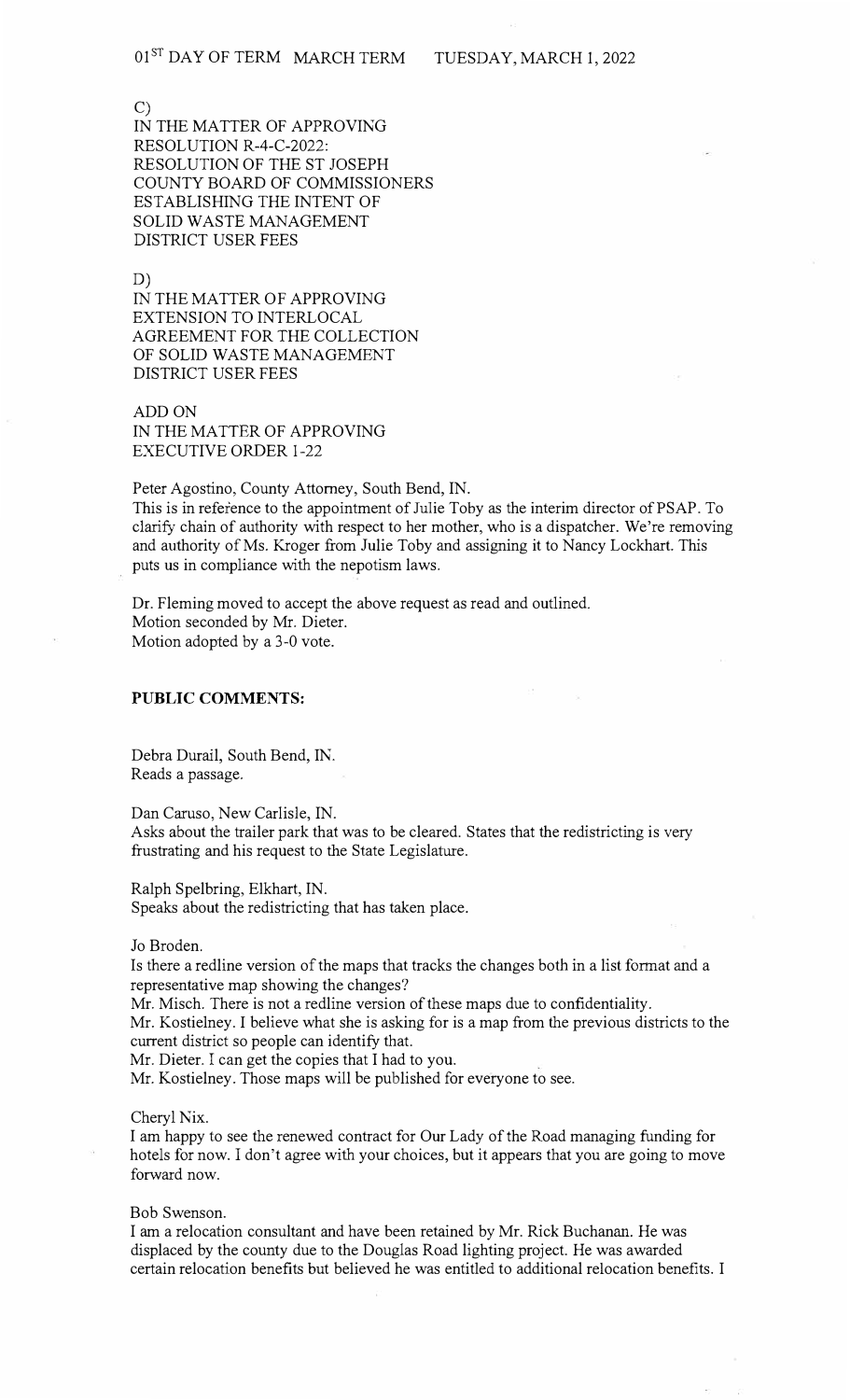# 01<sup>ST</sup> DAY OF TERM MARCH TERM TUESDAY, MARCH 1, 2022

reviewed his case and determined that he was entitled to more. Claims just short of \$50,000 were submitted to the county attorney Mr. Phil Garrett, which he denied. A formal appeal was then submitted. On February  $26<sup>th</sup>$  I was informed by Mr. Garrett that the county concluded its relocation appeal. The appeal denied Mr. Buchanan all but \$2800. The uniform relocation act is intended to provide fair, consistent and equitable treatment of a person's displacement by public agencies. Within this is a place for grievances to be heard, not in this case. Not only were his claims denied, but his right also to be heard was denied. There was no due process. This abuse of the county's power violates his relocation rights. For these reasons I assert that the county is violation of several federal regulations. Regulations read. A formal complaint has been submitted to the Indiana department of transportation and a similar complaint with federal highway ministries.

There being no further business to come before the Board at this time, Mr. Kostielney asked for a motion to recess, Dr. Fleming so moved, seconded by Mr. Dieter. Meeting recessed by a 3-0 vote.

ST. JOSEPH

\*Please refer to the St. Joseph County website for the full audio and visual of the St. Joseph County Commissioners meeting if needed.